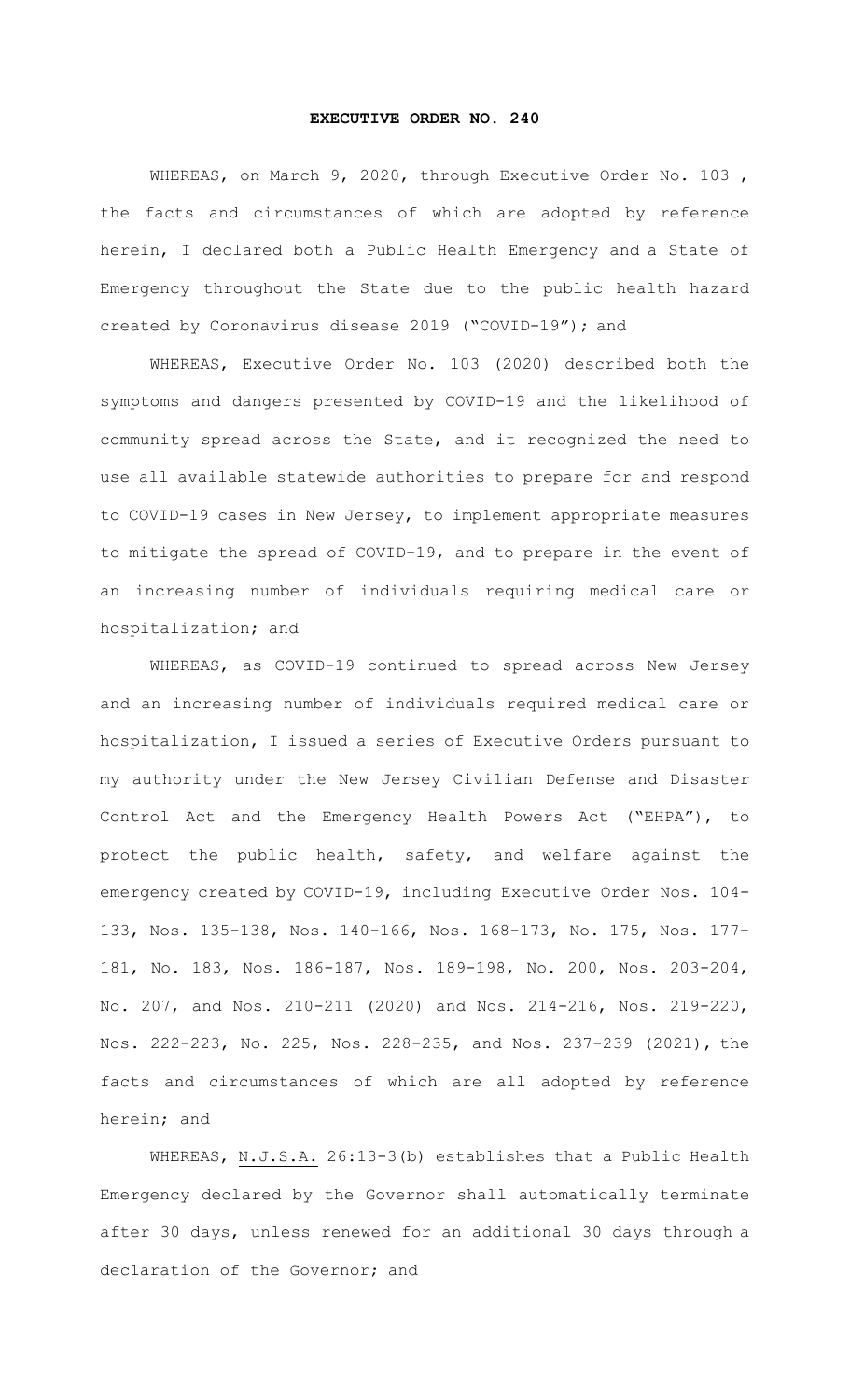WHEREAS, on April 7, 2020, I issued Executive Order No. 119, which declared that the Public Health Emergency declared in Executive Order No. 103 (2020) continues to exist; and

WHEREAS, on May 6, 2020, I issued Executive Order No. 138, which declared that the Public Health Emergency declared in Executive Order No. 103 (2020) continues to exist; and

WHEREAS, on June 4, 2020, I issued Executive Order No. 151, which declared that the Public Health Emergency declared in Executive Order No. 103 (2020) continues to exist; and

WHEREAS, on July 2, 2020, I issued Executive Order No. 162, which declared that the Public Health Emergency declared in Executive Order No. 103 (2020) continues to exist; and

WHEREAS, on August 1, 2020, I issued Executive Order No. 171, which declared that the Public Health Emergency declared in Executive Order No. 103 (2020) continues to exist; and

WHEREAS, on August 27, 2020, I issued Executive Order No. 181, which declared that the Public Health Emergency declared in Executive Order No. 103 (2020) continues to exist; and

WHEREAS, on September 25, 2020, I issued Executive Order No. 186, which declared that the Public Health Emergency declared in Executive Order No. 103 (2020) continues to exist; and

WHEREAS, on October 24, 2020, I issued Executive Order No. 191, which declared that the Public Health Emergency declared in Executive Order No. 103 (2020) continues to exist; and

WHEREAS, on November 22, 2020, I issued Executive Order No. 200, which declared that the Public Health Emergency declared in Executive Order No. 103 (2020) continues to exist; and

WHEREAS, on December 21, 2020, I issued Executive Order No. 210, which declared that the Public Health Emergency declared in Executive Order No. 103 (2020) continues to exist; and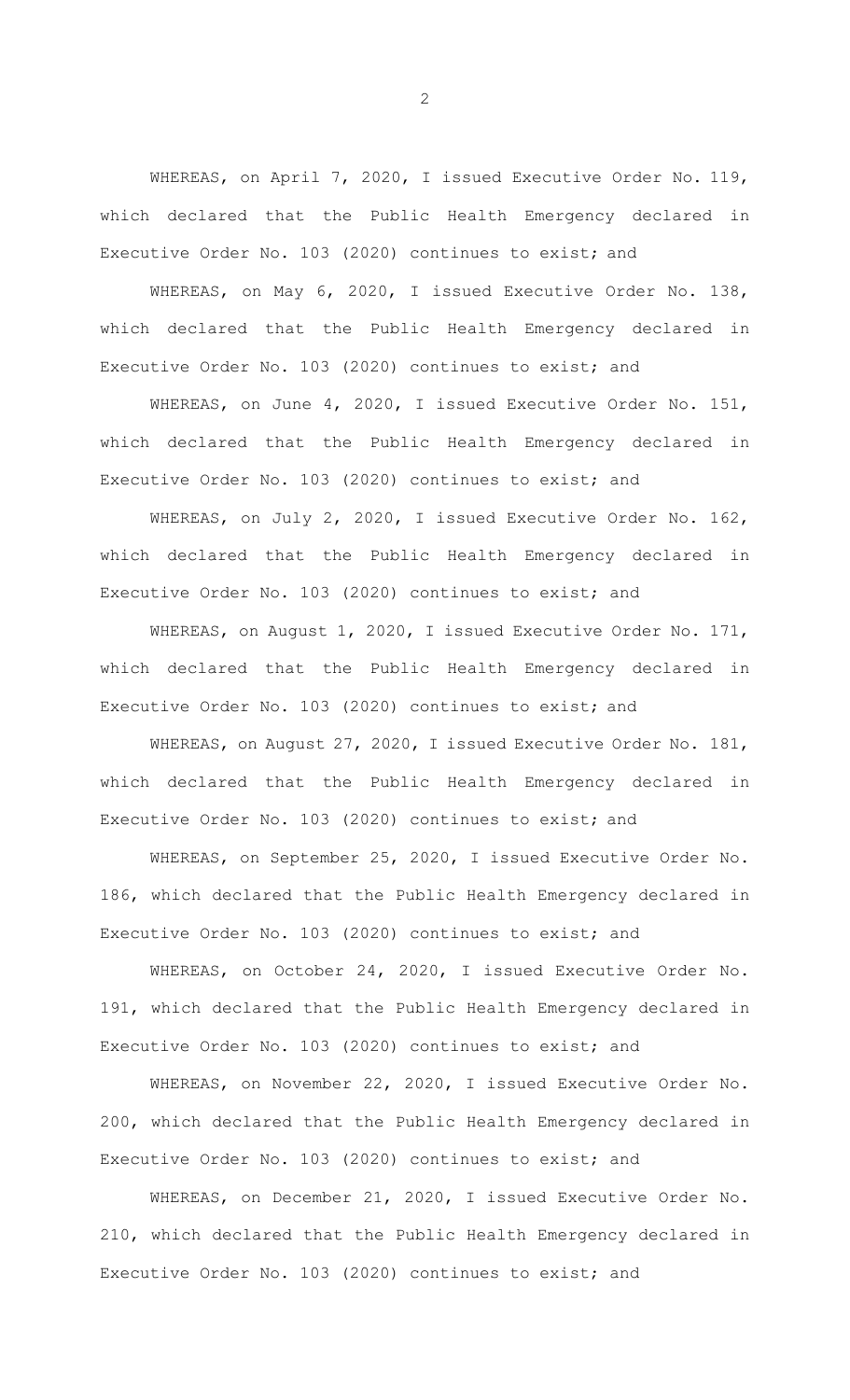WHEREAS, on January 19, 2021, I issued Executive Order No. 219, which declared that the Public Health Emergency declared in Executive Order No. 103 (2020) continues to exist; and

WHEREAS, on February 17, 2021, I issued Executive Order No. 222, which declared that the Public Health Emergency declared in Executive Order No. 103 (2020) continues to exist; and

WHEREAS, on March 17, 2021, I issued Executive Order No. 231, which declared that the Public Health Emergency declared in Executive Order No. 103 (2020) continues to exist; and

WHEREAS, on April 15, 2021, I issued Executive Order No. 235, which declared that the Public Health Emergency declared in Executive Order No. 102 (2020) continues to exist; and

WHEREAS, through Executive Order Nos. 119, 138, 151, 162, 171, 181, 186, 191, 200, and 210 (2020), and Nos. 215, 222, 231, and 235 (2021), I declared that all Executive Orders and Administrative Orders adopted in whole or in part in response to the COVID-19 Public Health Emergency remained in full force and effect; and

WHEREAS, due to the significant emergency measures the State has taken in response to COVID-19, in the summer and fall of 2020 there was a decrease in the rate of reported new cases of COVID-19 in New Jersey, in the total number of individuals being admitted to hospitals for COVID-19, and in the rate of reproduction for COVID-19 infections in New Jersey; and

WHEREAS, given the progress the State had made based on these emergency measures and after consultation with officials from the Department of Health ("DOH"), I announced a multi-stage New Jersey's Road Back Plan (the "Plan") for the methodical and strategic reopening of businesses and activities based on scientific data and metrics concerning the level of disease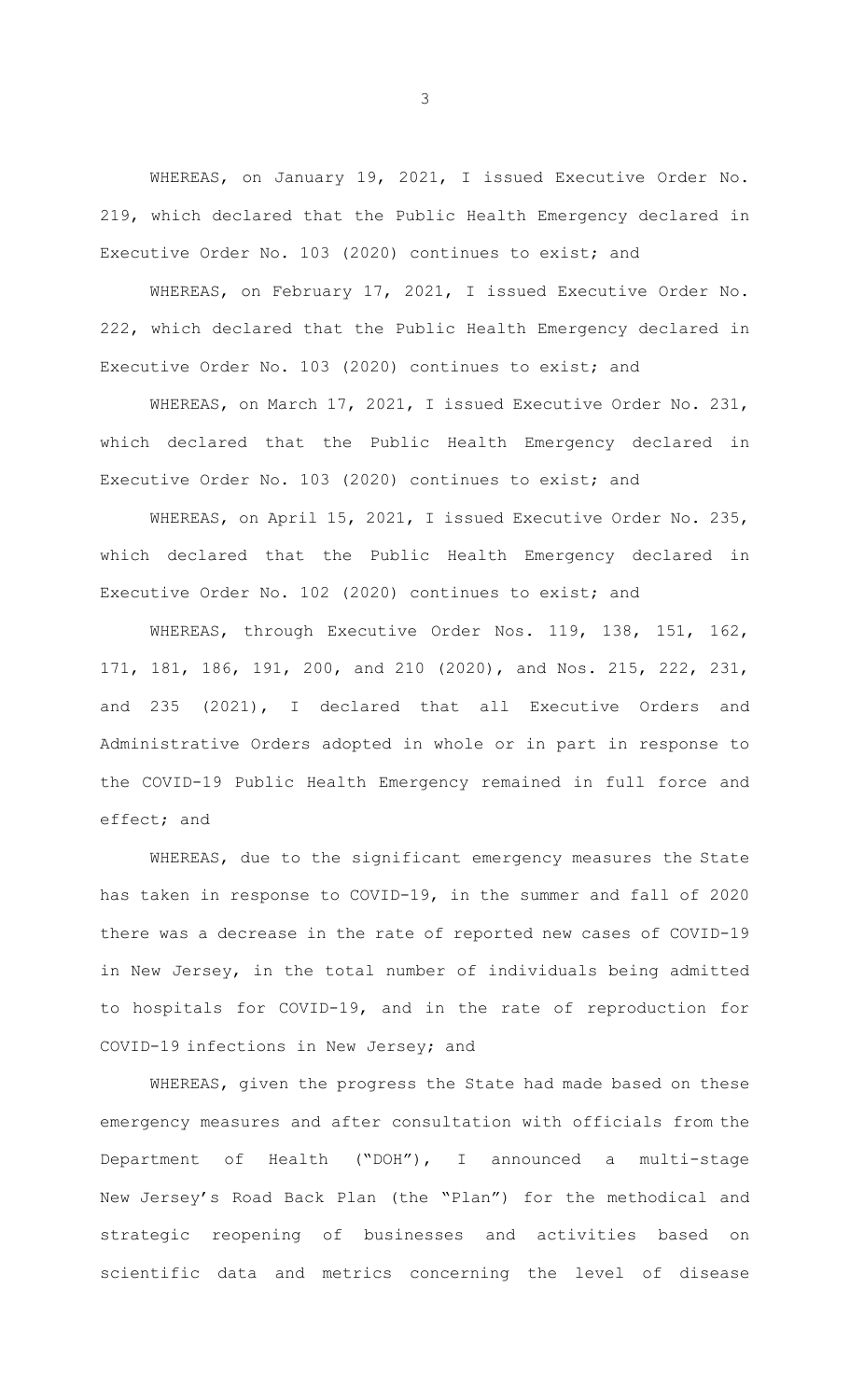transmission risk and essential classification; and

WHEREAS, in line with the Plan, the State had been able to relax a number of restrictions, each time tailored to the relative risk the activity presents, and additional restrictions on outdoor and indoor recreational and entertainment businesses were lifted over the past several months; and

WHEREAS, the fact that the spread of COVID-19 had been limited by the State's emergency measures did not in any way suggest that the ongoing Public Health Emergency had dissipated, because absent social distancing measures, public health experts anticipated that the spread of COVID-19 would again significantly increase; and

WHEREAS, since the Public Health Emergency was renewed on April 15, 2021, at which time there were over 845,201 positive cases of COVID-19 in New Jersey, the COVID-19 outbreak has continued to present a public health hazard in New Jersey, in the region, and across the United States; and

WHEREAS, as of May 14, 2021, according to the World Health Organization, there were over 160,686,749 confirmed cases of COVID-19 worldwide, with over 3,335,948 of those cases having resulted in death; and

WHEREAS, as of May 13, 2021, according to the Centers for Disease Control and Prevention ("CDC"), there were over 32,643,851 confirmed cases of COVID-19 in the United States, with over 580,837 of those cases having resulted in death; and

WHEREAS, as of May 13, 2021, there were over 881,991 positive cases of COVID-19 in New Jersey, with at least 23,257 of those cases having resulted in death; and

WHEREAS, there have been positive cases of COVID-19 in every county in New Jersey, and there have been deaths relating to COVID-19 in every county in New Jersey; and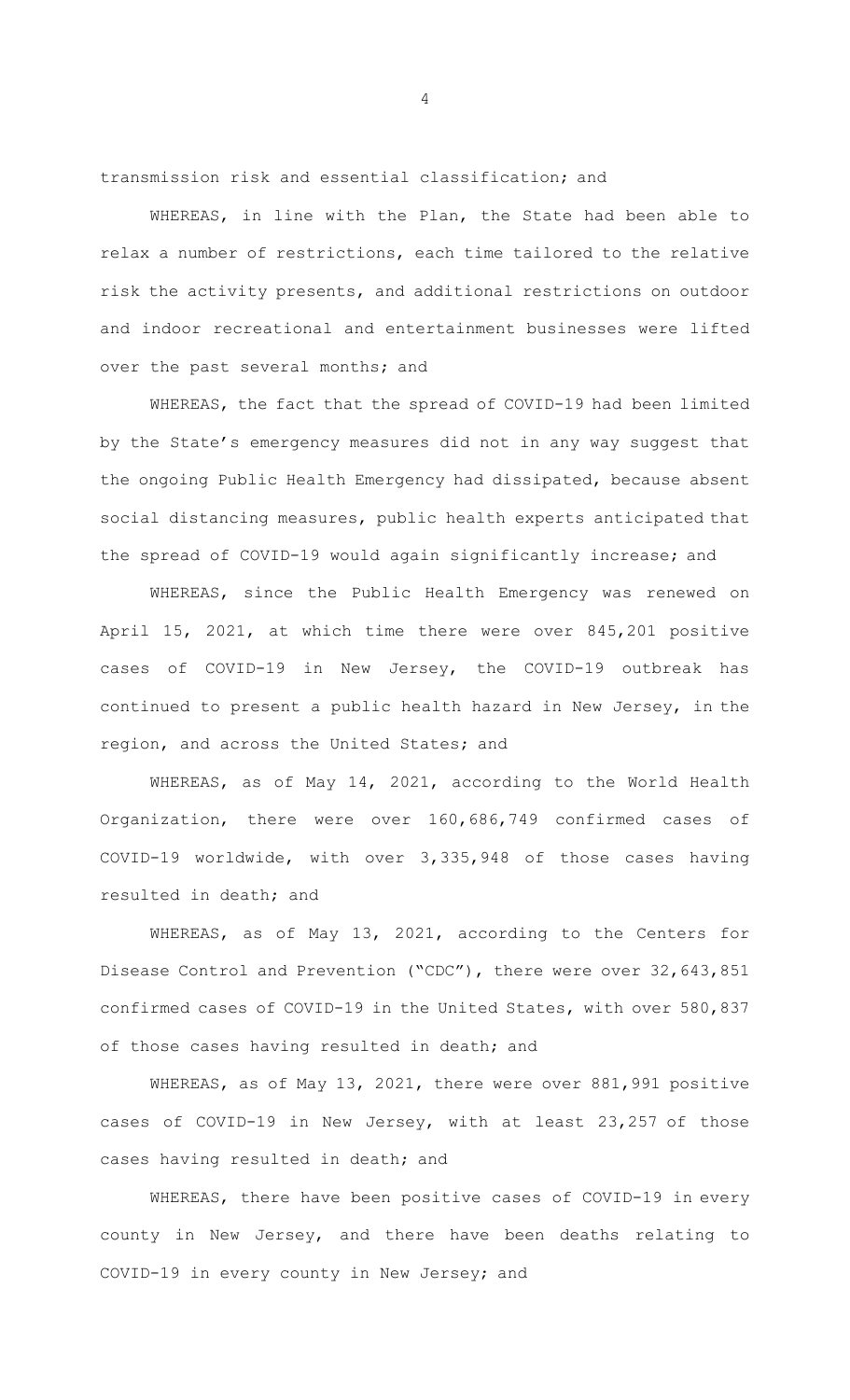WHEREAS, while the rate of reported new cases across all counties has decreased over the past weeks, New Jersey continues to see cases in every county and a significant number of deaths, demonstrating the need for many of the State's current measures to remain in place, both to reduce additional new infections and to save lives; and

WHEREAS, in the past year, we have gained critical knowledge regarding COVID-19, including a better understanding of the risks associated with certain activities, the activities that are most conducive to spread of the virus, and the safeguards that can be implemented to mitigate those risks; and

WHEREAS, this information, together with expanded access to testing, personal protective equipment, and other materials necessary to protect individuals from spread of the virus, as well as the ongoing COVID-19 Vaccination Plan, allows for certain activities to continue subject to more limited restrictions; and

WHEREAS, the number of hospitalized patients, patients in intensive care, and ventilators in use, and the spot positivity of COVID-19 tests have decreased considerably over the past few weeks; and

WHEREAS, given the decisive decreases in these key statistics, the State has taken more steps to lift certain restrictions that were designed to limit person-to-person contact; and

WHEREAS, the CDC has indicated that vaccinated individuals can engage in activities more safely than unvaccinated individuals; and

WHEREAS, New Jersey has administered nearly 8 million doses of the COVID-19 vaccine in the State to date; and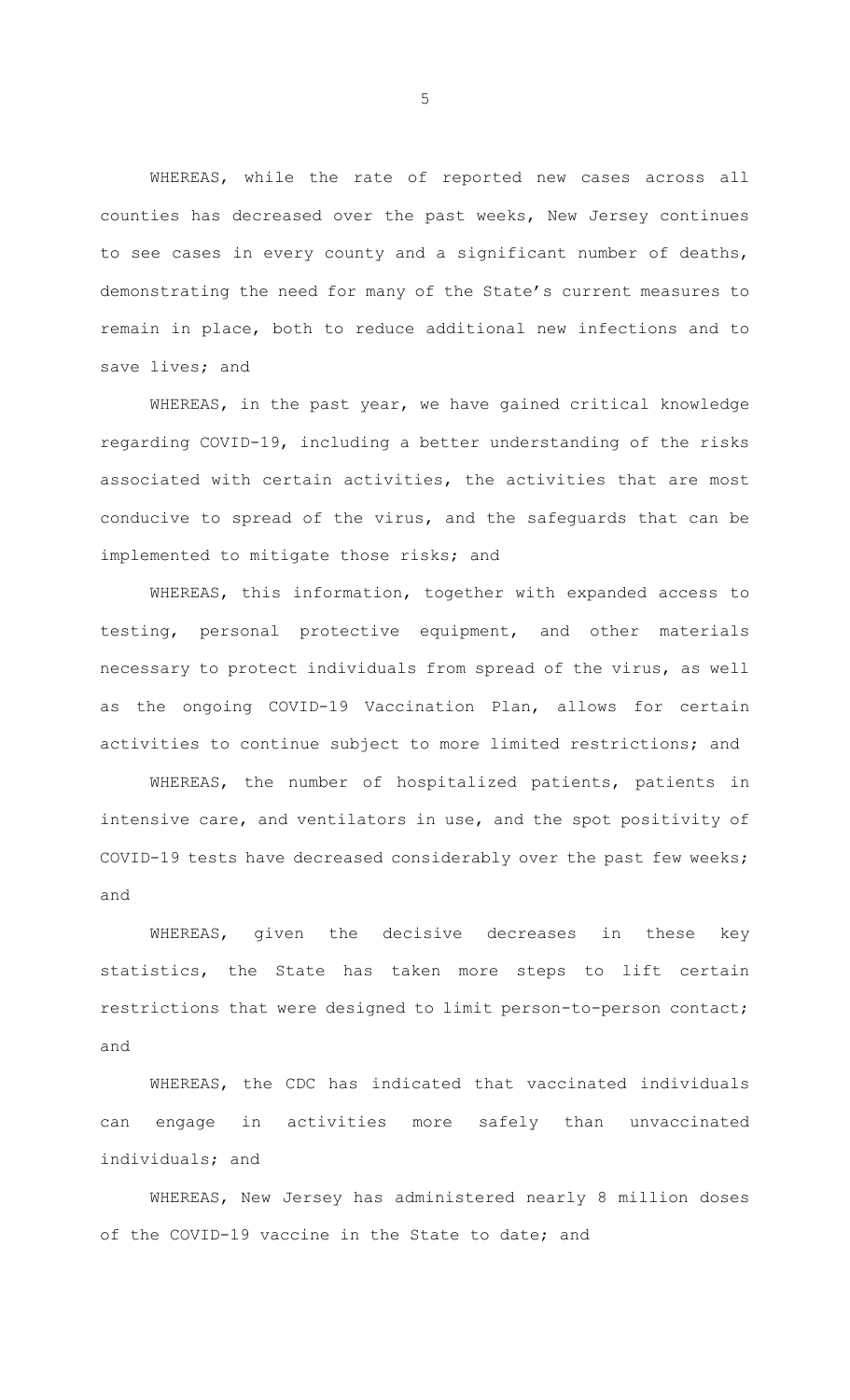WHEREAS, even with these improvements and the State's continued rollout of its vaccination program, it is still necessary to maintain mitigation protocols to ensure spread is limited while dissemination of the vaccine continues; and

WHEREAS, the renewal of the declaration of the ongoing Public Health Emergency is necessary to allow the State to continue with the Plan to allow for the methodical and strategic reopening of the State, consistent with the State's authority under the EHPA; and

WHEREAS, the renewal of the declaration of the ongoing Public Health Emergency is also necessary to ensure that the State can swiftly respond to take all appropriate actions should the rate of reported new cases of COVID-19 in New Jersey, number of individuals being admitted to hospitals for COVID-19, or rate of reproduction for COVID-19 infections in New Jersey again increase, as we have seen in numerous states across the country; and

WHEREAS, the spread of COVID-19 has greatly strained the resources and capabilities of county and municipal governments, including public health agencies, that provide essential services for containing and mitigating the spread of contagious diseases, and the situation is too large in scope to be handled entirely by the normal county and municipal operating services; and

WHEREAS, the facts as set forth above and in consultation with the Commissioner of DOH confirm that the spread of COVID-19 in New Jersey constitutes an ongoing public health hazard that threatens and presently endangers the health, safety, and welfare of the residents of one or more municipalities or counties of the State, and it is necessary and appropriate to take action against this public health hazard to protect and maintain the health, safety, and welfare of New Jersey residents and visitors; and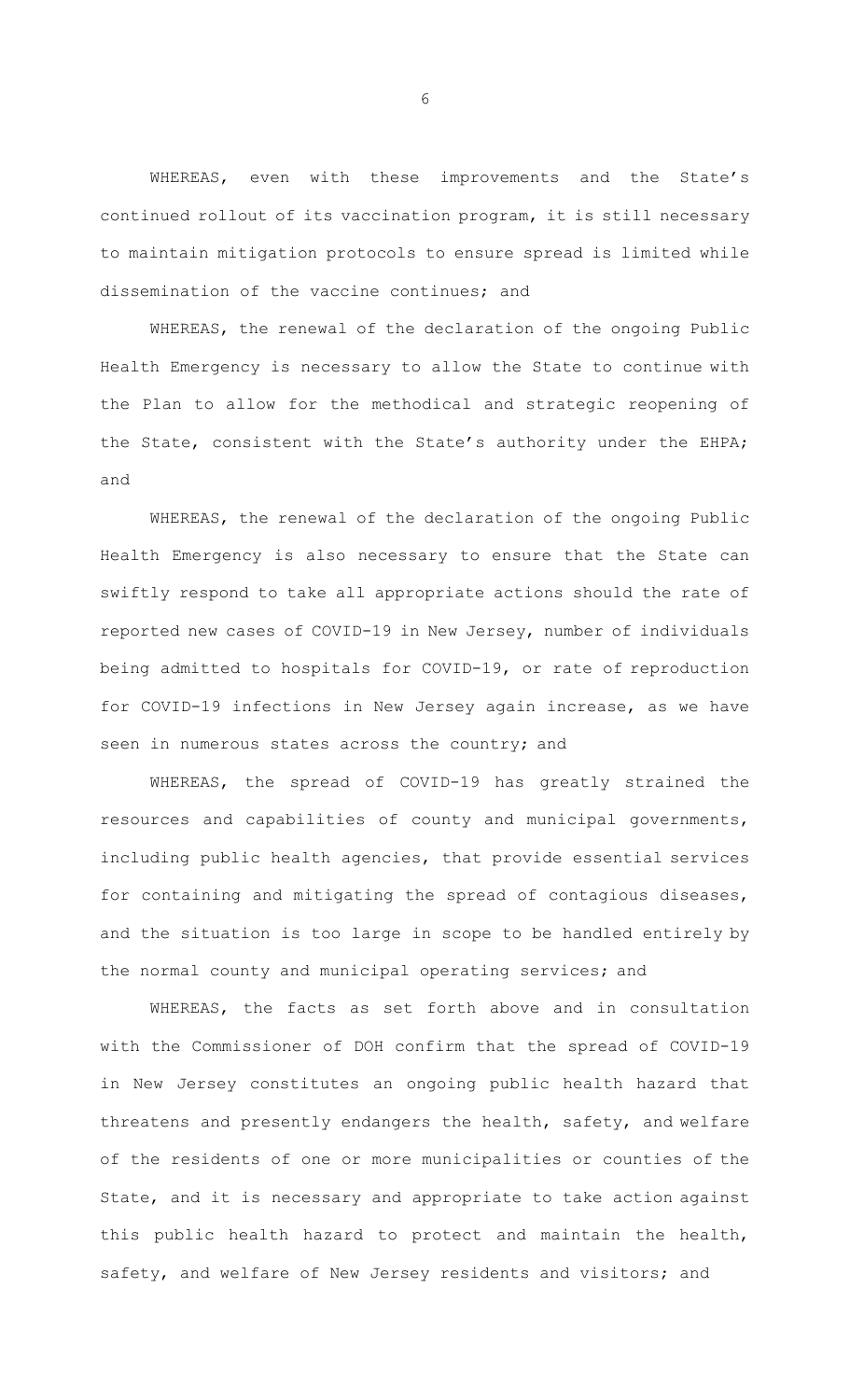WHEREAS, the facts as set forth above and in consultation with the Commissioner of DOH confirm that there exists a Public Health Emergency in the State; and

WHEREAS, the Constitution and statutes of the State of New Jersey, particularly the provisions of N.J.S.A. 26:13-1 et seq., N.J.S.A. App. A: 9-33 et seq., N.J.S.A. 38A:3-6.1, and N.J.S.A. 38A:2-4 and all amendments and supplements thereto, confer upon the Governor of the State of New Jersey certain emergency powers, which I have invoked;

NOW, THEREFORE, I, PHILIP D. MURPHY, Governor of the State of New Jersey, by virtue of the authority vested in me by the Constitution and by the Statutes of this State, do hereby DECLARE and PROCLAIM that the Public Health Emergency declared in Executive Order No. 103 (2020) pursuant to the EHPA, N.J.S.A. 26:13-1, et seq., continues to exist throughout the State of New Jersey, and I hereby ORDER and DIRECT:

1. All Executive Orders adopted in whole or in part based on the authority under the EHPA to respond to the Public Health Emergency presented by the COVID-19 outbreak remain in full force and effect.

2. All actions taken by any Executive Branch departments and agencies in whole or in part based on the authority under the EHPA to respond to the Public Health Emergency presented by the COVID-19 outbreak, or in whole or in part based on authority delegated by any Executive Orders described in Paragraph 1 of this Order, including but not limited to any Administrative Orders, remain in full force and effect.

3. For purposes of this Order, "Executive Branch departments and agencies" shall mean any of the principal departments in the Executive Branch of State government and any